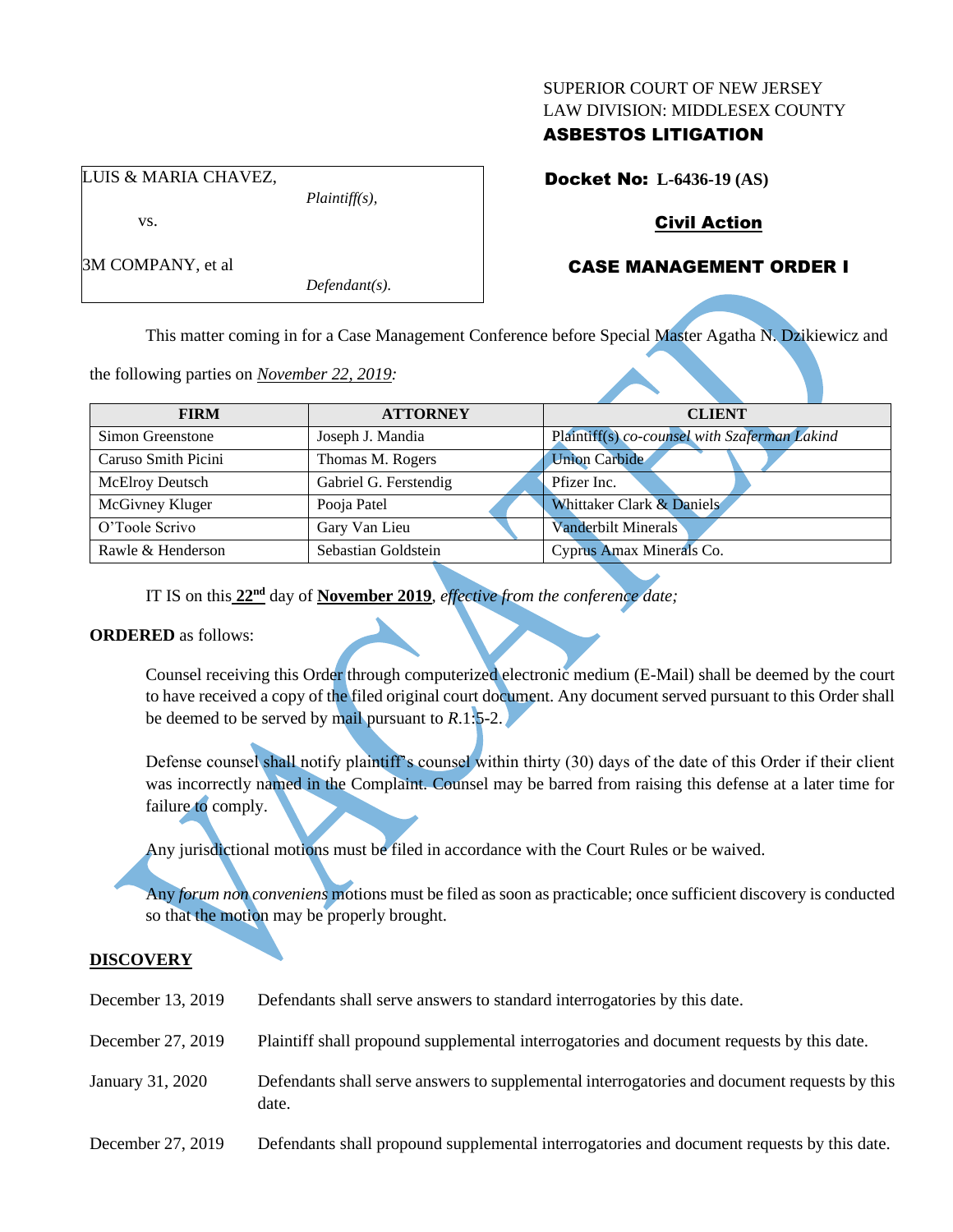| January 31, 2020  | Plaintiff shall serve answers to supplemental interrogatories and document requests by this<br>date.                                                                                                        |
|-------------------|-------------------------------------------------------------------------------------------------------------------------------------------------------------------------------------------------------------|
| February 21, 2020 | Fact discovery, including depositions, shall be completed by this date. Plaintiff's counsel shall<br>contact the Special Master within one week of this deadline if all fact discovery is not<br>completed. |
| February 21, 2020 | Depositions of corporate representatives shall be completed by this date.                                                                                                                                   |

#### **EARLY SETTLEMENT**

May 29, 2020 Settlement demands shall be served on all counsel and the Special Master by this date.

#### **MEDICAL EXPERT REPORT**

- February 21, 2020 Upon request by defense counsel, plaintiff is to arrange for the transfer of pathology specimens and x-rays, if any, by this date.
- June 1, 2020 Defendants shall identify its medical experts and serve medical reports, if any, by this date. In addition, defendants shall notify plaintiff's counsel (as well as all counsel of record) of a joinder in an expert medical defense by this date.

#### **LIABILITY EXPERT REPORTS**

| April 21, 2020 | Plaintiff shall identify its liability experts and serve liability expert reports by this date or   |
|----------------|-----------------------------------------------------------------------------------------------------|
|                | waive any opportunity to rely on liability expert testimony.                                        |
| June 1, 2020   | Defendants shall identify its liability experts and serve liability expert reports, if any, by this |

date or waive any opportunity to rely on liability expert testimony.

# **SUMMARY JUDGMENT MOTION PRACTICE**

May 29, 2020 Plaintiff's counsel shall advise, in writing, of intent not to oppose motions by this date.

June 12, 2020 Summary judgment motions shall be filed no later than this date.

July 10, 2020 Last return date for summary judgment motions.

## **ECONOMIST EXPERT REPORTS**

- April 21, 2020 Plaintiff shall identify its expert economists and serve expert economist report(s), if any, by this date or waive any opportunity to rely on economic expert testimony.
- June 1, 2020 Defendants shall identify its expert economists and serve expert economist report(s), if any, by this date or waive any opportunity to rely on economic expert testimony.

#### **EXPERT DEPOSITIONS**

July 31, 2020 Expert depositions shall be completed by this date. To the extent that plaintiff and defendant generic experts have been deposed before, the parties seeking that deposition in this case must

 $\_$  , and the set of the set of the set of the set of the set of the set of the set of the set of the set of the set of the set of the set of the set of the set of the set of the set of the set of the set of the set of th